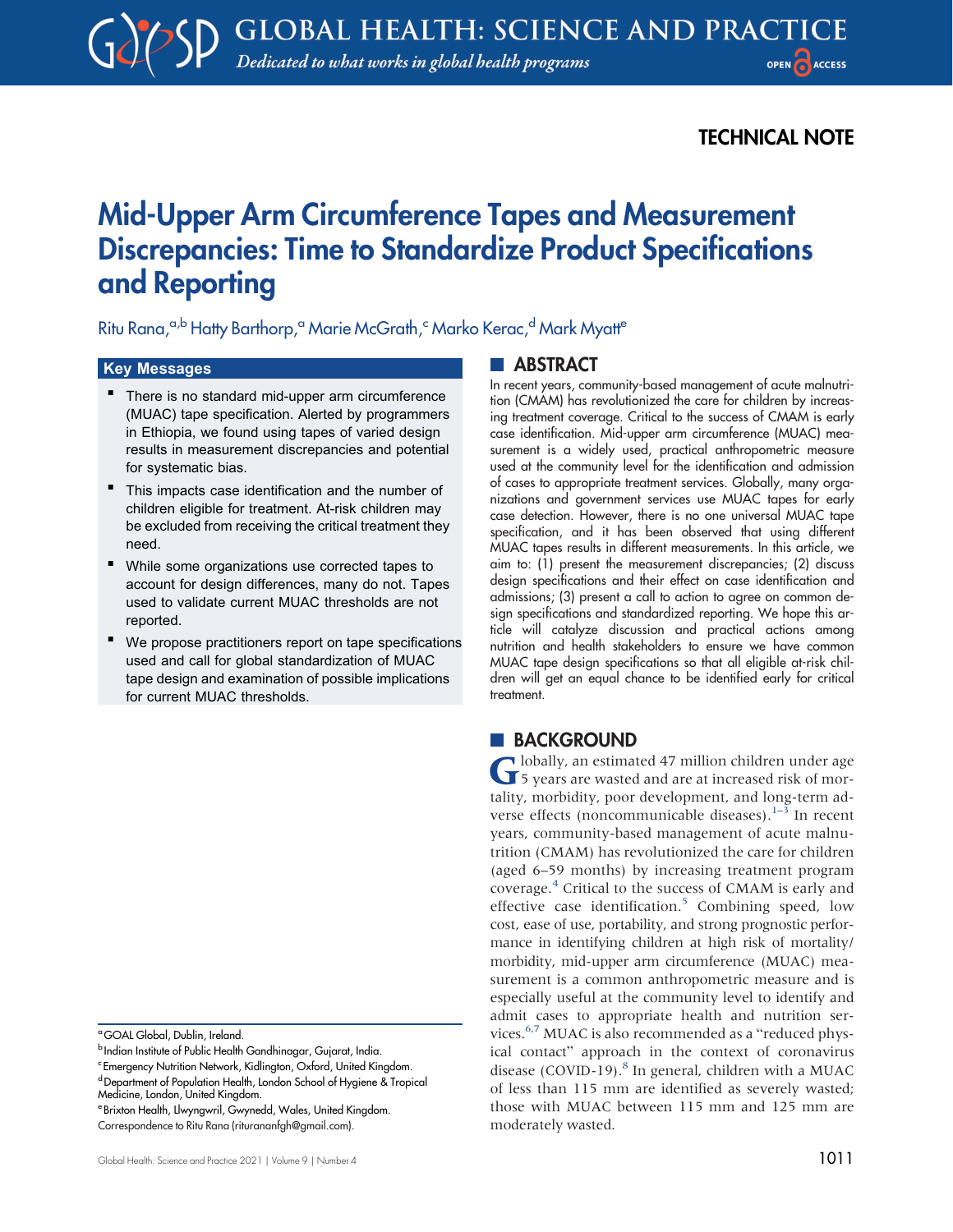Globally, many ministries of health, international and national nongovernmental organizations are using MUAC tapes for early case detection in the community. However, there is not one MUAC tape specification, and it has been observed that using different MUAC tapes results in different measurements. In this article, we aim to: (1) present the measurement discrepancies; (2) discuss design specifications and their effect on case identification and admissions; (3) present a call to action to agree on common design specifications and standardized reporting.

# **DIFFERENT TYPES OF MUAC TAPES** AND SYSTEMATIC BIAS

GOAL, an international humanitarian organization working in 13 countries across Africa, Latin America, and the Middle East, with headquarters in Ireland, is supporting a community-based program that uses MUAC to screen and admit children for wasting treatment in the Gambella refugee camps in Ethiopia.<sup>[9](#page-3-7)</sup> In Gambella, there are multiple screening opportunities (quarterly mass screening led by other organizations and monthly program screening by GOAL). Two types of MUAC (insertion) tapes are being used: type A and type B (Figure 1). A chance observation led us to note that health workers are sometimes faced with the problem of a child recording a MUAC measurement of 126 mm with one tape and the other measures 124 mm. Such cases create a dilemma: should a child be admitted to treatment services or not?

To confirm this measurement discrepancy, researchers at GOAL measured a solid cylindrical object using both type A and type B MUAC tapes. The findings showed a difference of 2 mm (as observed in the community), with type A giving measurement of 167 mm and type B of 165 mm [\(Figure 2\)](#page-2-0).

Teams at GOAL suspected this discrepancy in measurement was due to the thickness of some tapes not being corrected for during the design process. This prompted a closer examination, which we elaborate on here.

The MUAC measurement is taken around the upper arm and thus, tapes made of thicker material add to the circumference. This leads to systematic bias/differences in MUAC measurements taken using different tapes ([Table\)](#page-2-1), unless this is corrected for in tape design—which currently is not the case.

This systematic bias has implications for case identification and admissions to appropriate treatment services. We present the following hypothesized example to simulate possible consequences.

Applying an error-free tape to a population of 10,000 children with a mean MUAC of 142 mm with a standard deviation of 14.5 mm, we would expect (using the PROBIT approach to estimating prevalence) $^{10}$  to identify:

PROBIT (115, 142, 14.5)  $\times$  10000 = 313 cases

If we do this using a tape with a 2 mm error, we expect to identify:

PROBIT (115 - 2, 142, 14.5)  $\times$  10000 = 228 cases

This means that the 2 mm error excludes  $313 - 228 = 85$  children (or  $85/313 = 27\%$  of "true" cases) with true MUAC less than 115 mm. This example shows that a 2 mm error, which introduced underestimation of malnutrition, excluded a considerable proportion of children who are at elevated risk of mortality but would be likely to respond rapidly (and with reduced cost) to treatment from which they are excluded due to MUAC tape

FIGURE 1. Two Mid-Upper Arm Circumference Tapes. Top: Type A (thickness: 180 microns; width: 17 mm; measurement: the scale measures the outside circumference of the tape); Bottom: Type B (thickness: 280 microns; width: 25 mm; measurement: the scale measures the inside circumference of the tape)



observation led us to note that health workers are sometimes faced with the problem of a child recording a different MUAC measurement with different tapes.

A chance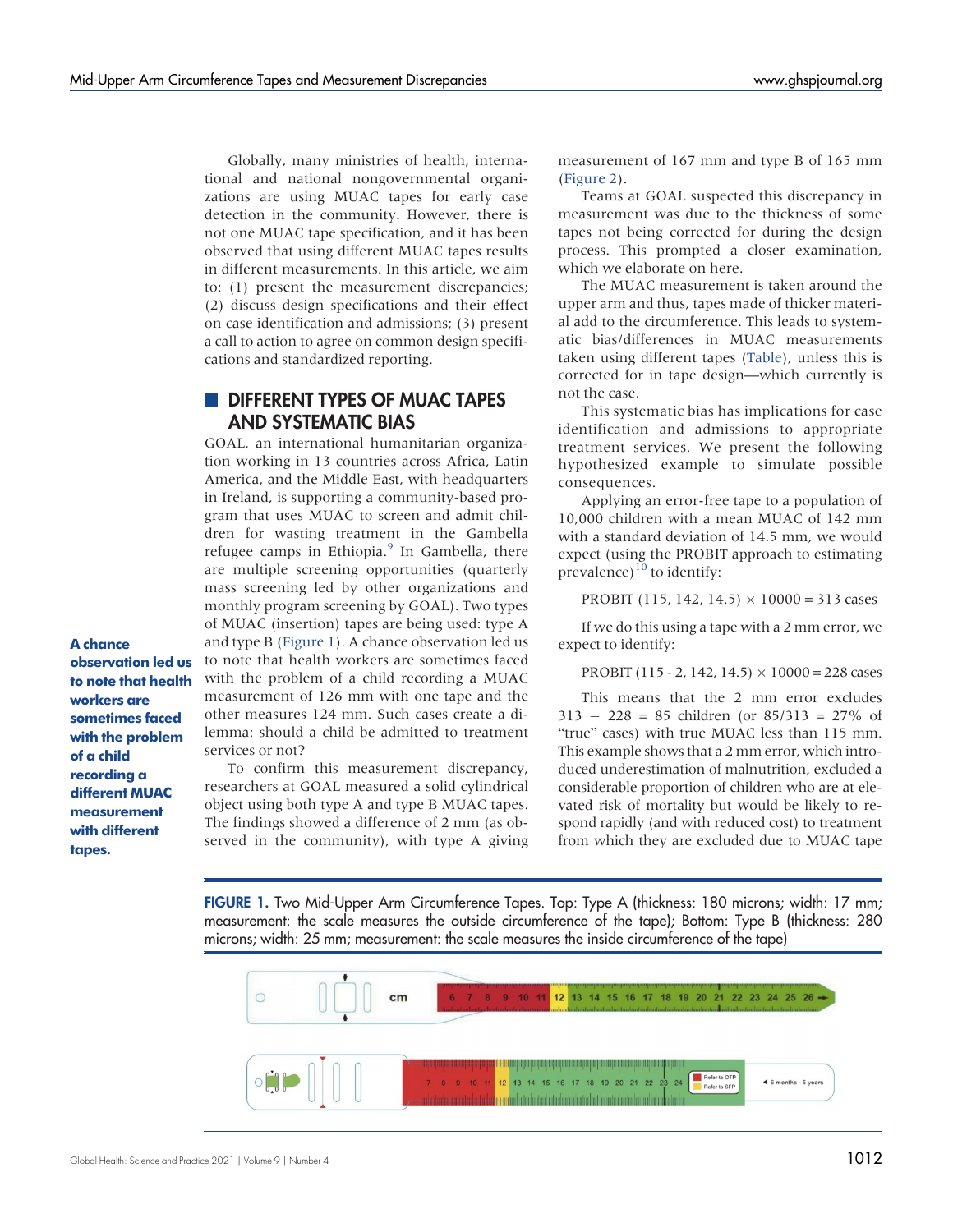<span id="page-2-0"></span>FIGURE 2. Measurements by Same Individual Using Same Object but Two Different Mid-Upper Arm Circumference Tapes. Left: Type A, 167 mm; Right: Type B, 165 mm



<span id="page-2-1"></span>TABLE. Systematic Bias (Built-in Error) in MUAC Tapes With Varying Thickness

| Type A Tape (with material thickness of 180 microns)                                              | Type B Tape (with material thickness of 280 microns)                                           |
|---------------------------------------------------------------------------------------------------|------------------------------------------------------------------------------------------------|
| Example 1: On a 100 mm true circumference, we have:<br>$D = C/\pi = 100/3.14159 = 31.8310$        |                                                                                                |
| C = $\pi$ × (31.8310 + 2 <sup>a</sup> × 0.18) = 101.131 mm<br>Built-in error of about 1.13 mm     | C = $\pi$ × (31.8310 + 2 <sup>a</sup> × 0.28) = 101.759 mm<br>Built-in error of about 1.76 mm  |
| Example 2: If we consider a 200 mm circumference, we have:<br>$D = C/\pi = 200/3.14159 = 63.6620$ |                                                                                                |
| $C = \pi \times (63.6620 + 2^{\circ} \times 0.18) = 201.131$ mm<br>Built-in error also 1.13 mm    | $C = \pi \times (63.6620 + 2^{\circ} \times 0.28) = 201.759$ mm<br>Built-in error also 1.76 mm |

Abbreviations: D, diameter; C, circumference;  $\pi$  (pi); MUAC, mid-upper arm circumference.

<sup>a</sup>Need to add twice the thickness of the material (For more detailed explanation of why the error is constant despite different circumferences, see the "[String Girdling Earth](https://en.wikipedia.org/wiki/String_girdling_Earth)" mathematical puzzle).

error. These issues indicate the need for global standardization of MUAC tape design. Toward such common global design specifications and standardized reporting, we propose the following recommendations.

- 1. There should be a fixed thickness of MUAC tape material with this accounted for in the ruler.
- 2. If organizations choose to use different tape thicknesses than the common recommendation, they should shift the ruler to account for this, ensuring measurement of the true MUAC.
- 3. Before use, MUAC tapes should be checked against known circumference solid cylinders, preferably ranging from 110 mm–130 mm. This calibration check should be a standard practice as per other medical-grade anthropometric tools.
- 4. All future work should document which tapes were used, as already reported with weight and length/height measurement scales in research.
- 5. Finally, since it is not reported which tapes many original MUAC validation studies used,